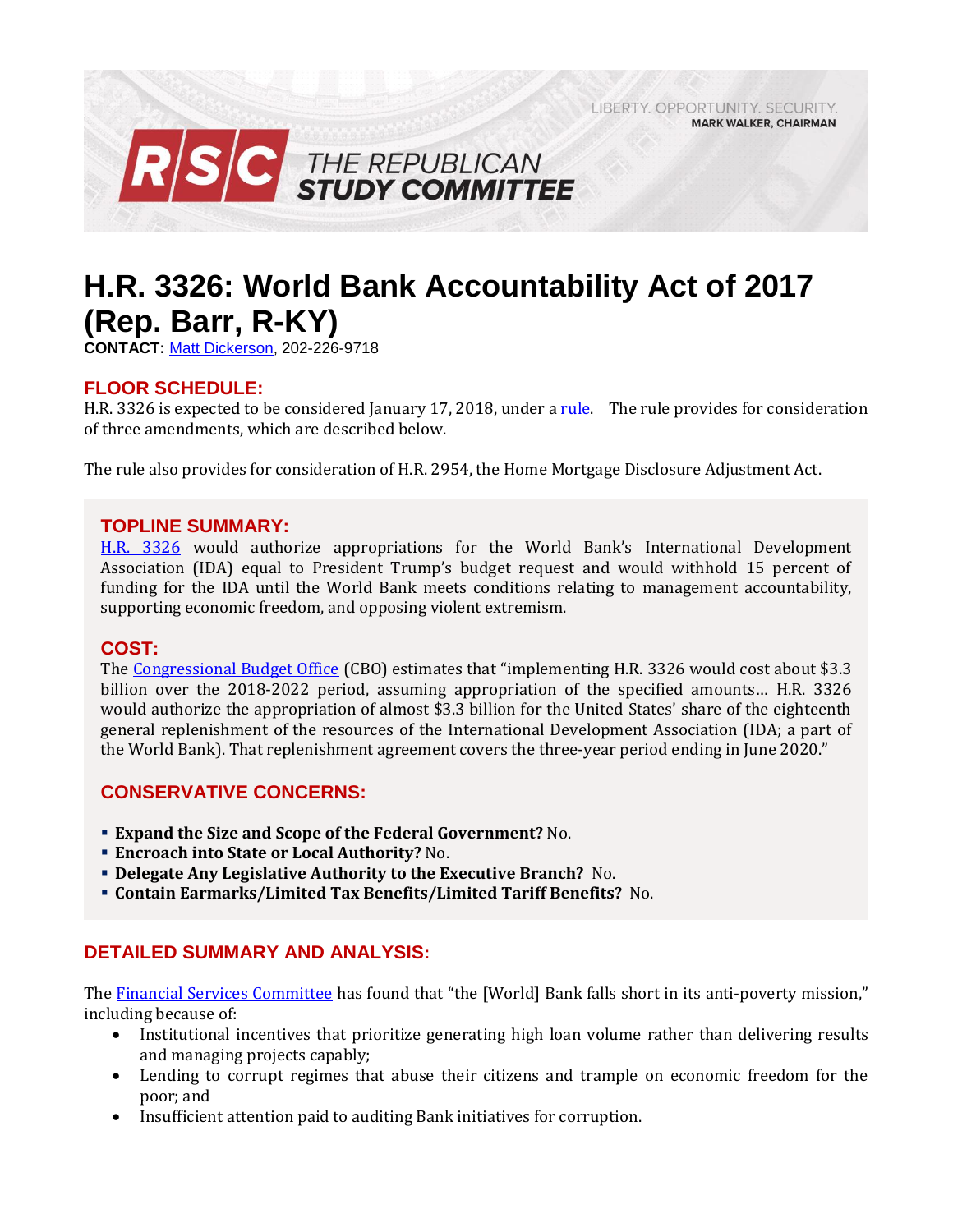The International Development Association (IDA) is the World Bank's concessional lending window for poor countries. Seventy-seven countries are currently eligible for IDA funding. According to the [Committee Report,](https://www.gpo.gov/fdsys/pkg/CRPT-115hrpt298/pdf/CRPT-115hrpt298.pdf) "IDA's resource levels are generally authorized every three years and funded through annual appropriations. The 18th replenishment—known as IDA–18 encompasses Fiscal Year 2018 through Fiscal Year 2020.

"Prior to leaving office, President Barack Obama pledged \$3.871 billion for IDA–18, the same funding level as IDA–17 before it. Under the Trump Administration's Fiscal Year 2018 Budget, however, IDA–18 was cut by \$580 million, which represents 15 percent reduction from Obama Administration-era levels."

H.R. 3326 would authorize \$ 3,291,030,000 in appropriations for IDA–18, equal to the President's budget request.

The bill would withhold 15 percent of any amounts appropriated over the FY 2018 – 2023 period for the IDA until the Secretary of the Treasury reports that:

- The Bank is implementing institutional incentives that prioritize poverty reduction, development outcomes, and capable project management over the Bank's lending volume;
- The Bank is taking, or has completed, steps to address the management failures identified from the Uganda Transport Sector Development Project scandal, and is preventing those failures' recurrence in other countries eligible for Bank support; and
- The Bank is strengthening its management of trust funds, with the goal of increasing their accountability for poverty reduction and development outcomes.

The bill would further withhold an additional 15 percent of any amounts appropriated over the FY 2018 – 2023 period for the IDA until the Secretary of the Treasury reports that:

- The Bank is emphasizing its support for secure property rights, due process of law, and economic freedom as essential to sustained poverty reduction in appropriate Bank policies, directives, and country strategies;
- The Bank has not approved any assistance in the previous fiscal year for a country designated by the U.S. as a state sponsor of terrorism, and is strengthening its projects' ability to undermine violent extremism;
- The Bank is taking steps to conduct randomized forensic project audits, increase the number of such audits, and strengthen the capacity of the relevant Bank division that oversees them; and
- The Bank is working to detect and minimize corruption in all projects involving development policy lending (also referred to as ''budget support'').

The bill would require the Chairman of the National Advisory Council on International Monetary and Financial Policies to include in a report a detailed description of the World Bank's actions to meet the conditions described above.

The bill would state that the Secretary of the Treasury should direct the U.S. Executive Director at the World Bank to use the voice and vote of the U.S. to oppose assistance to the government of a country that the President has determined that the government has knowingly failed to enforce sanctions on North Korea required under a United Nations Security Council resolution.

The Committee Report for H.R. 3326 can be found here.